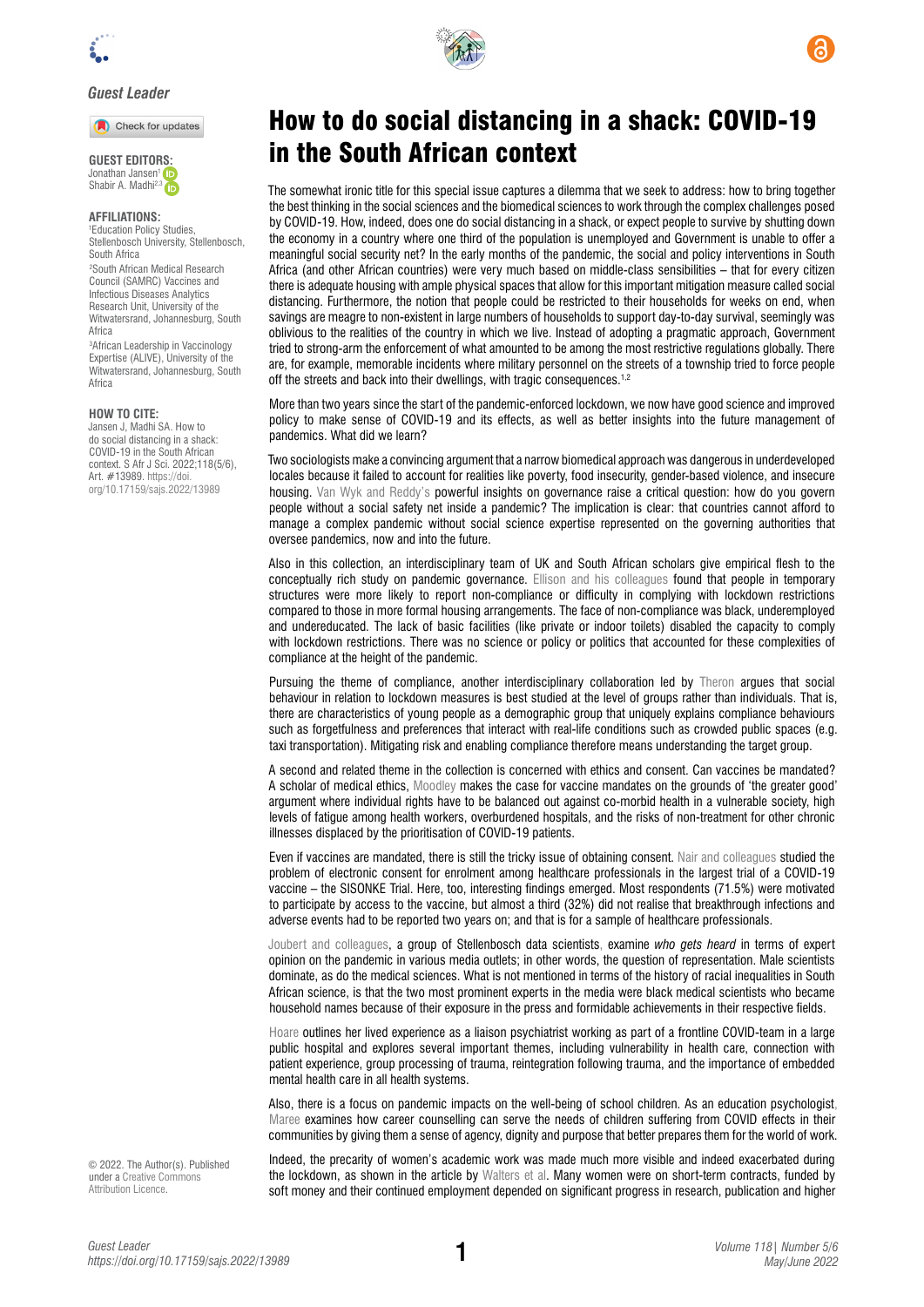degrees. All of this was thrown into jeopardy, with broader implications for gender and equity in higher education.

From the biomedical perspective, South Africa has very much led on the African continent and has been at the international forefront of research on COVID-19. The scope of science activity featured in this special issue is illustrative of the need to further invest in strengthening research capacity in South Africa. In 2018/2019, research funding in South Africa constituted  $0.75\%$  of the gross domestic product<sup>3</sup> – significantly lower than the 1.64% spent across all upper middle countries<sup>4</sup>. Nevertheless, the COVID-19 pandemic emerged at a time when there was already an entrenched culture of scientific investigation around other infectious disease such as HIV, tuberculosis and many other vaccine-preventable diseases. South African scientists in the biomedical field across different spheres of interest, rapidly transitioned their research efforts towards COVID-19.

Leveraging on more than a decade long programme of surveillance on respiratory viruses, the National Institute for Communicable Diseases rapidly established itself as a trusted source of information on the burden of COVID-19 in South Africa. The establishment of the DATCOV platform – an active national COVID-19 vaccine surveillance system for COVID-19 hospital admissions in South Africa – transcended the private and public sectors. Using the DATCOV platform, [Jassat et al.](https://doi.org/10.17159/sajs.2022/13323) highlight the structural socio-economic inequities in South Africa which have influenced risk of poor outcome among patients hospitalised with COVID-19. In-hospital COVID-19 mortality rates were 1.2- to 1.3-fold higher in black African patients, coloured patients and patients of Indian descent compared to white patients. Further inequity in quality of health care is alluded to by a 1.5-fold greater risk of death in patients admitted to the public health sector, compared with the private health sector where patients were more likely to be managed in intensive care units and with interventions such as mechanical ventilation.

Despite the numerous lockdowns and restrictions in South Africa, the benefits thereof are questionable. The initial and current narrative from Government to justify the lockdowns and more recent ongoing regulations is to protect people from being infected by SARS-CoV-2. Nevertheless, the experience over the past 27 months clearly demonstrates that lockdowns and many COVID-19 regulations in South Africa largely failed in preventing SARS-CoV-2 infections from transpiring. [Suliman and Mtsweni](https://doi.org/10.17159/sajs.2022/13874), leveraging data from DATCOV and other sources, detail almost predictable recurrence of COVID-19 wave resurgences, usually underpinned by the evolution of new variants of concern. One of the most recent variants of concern was Omicron, which is relatively evasive to neutralising antibodies induced by the current generation of COVID-19 vaccines or infection by earlier variants or wild-type SARS-CoV-2. Nevertheless, over time and despite only modest uptake of COVID-19 vaccines in South Africa, there has been decoupling of SARS-CoV-2 infections and progression to severe disease and death. Their summation from the trajectory of COVID-19 waves in South Africa, indicates that restrictions and various non-pharmaceutical interventions did not prevent large numbers of infections from transpiring. This conclusion is corroborated by a sero-survey undertaken just prior to the onset of the Omicron wave in Gauteng (where one quarter of the South African population lives), which indicated that 73% of adults had been infected by SARS-CoV-2 at least once even before the onset of the Omicron wave, and that recorded COVID-19 cases in Gauteng were less than 10% of the number of people who had been infected.<sup>5</sup> Also, the massive decoupling of infections and severe COVID-19 in Gauteng, with the Omicron wave contributing to less than 5% of all COVID-19 deaths since the start of the pandemic through to mid-January 2022, was attributed to widespread evolution of immunity from past infection and complemented by modest vaccine roll-out.<sup>5</sup> Even though the evolving immunity has been inadequate in sustaining protection against SARS-CoV-2 infection, particularly when variants able to evade neutralising antibodies emerge, the widespread immunity underpins the protection against severe COVID-19 and likely heralds the tail-end of the COVID-19 pandemic.

Further testimony to South Africa not having been spared the brunt of the COVID-19 pandemic is the analysis by [Bradshaw et al.](https://doi.org/10.17159/sajs.2022/13300) on deaths attributable to COVID-19 based on excess mortality calculations. Similar to the sero-survey demonstrating an under-ascertainment of COVID-19 cases in South Africa, there has also been an unsurprising underreporting of COVID-19 deaths. Using the National Population Registry, Bradshaw et al. demonstrate that recorded COVID-19 deaths are threefold lower than the number of deaths attributable to COVID-19 based on excess mortality modelling estimates. Strengthening the case that the majority of the excess deaths are indeed attributable to COVID-19, was the synchronous temporality of the trajectory of recorded COVID-19 deaths and excess mortality estimates. Compared with a country such as the UK, where there is marginal difference between the recorded COVID-19 deaths and COVID-19 attributable deaths based on excess mortality estimates, the COVID-19 mortality rate in South Africa as of 7 May 2022 (523 per 100 000) was more than two-fold higher than that in the UK (197 per 100 000) and higher than the global estimate of 250 per 100 000.6,7 Furthermore, illustrative of inequities in the quality of health care in South Africa, was the heterogeneity in COVID-19 attributable deaths calculated using the excess mortality approach, which ranged from 391 per 100 000 in the Western Cape, to 658 and 725 per 100 000 in the neighbouring Eastern Cape and Northern Cape Provinces, respectively.<sup>6</sup> Despite South Africa being among few African countries which have been able to track COVID-19 attributable deaths using a National Population Registry, Bradshaw et al. argue the need for the civil registration and vital statistics system to be re-engineered to enable timely access to cause of death information for public health actions.

[Rees et al](https://doi.org/10.17159/sajs.2022/13475). report on the attempts during the course of the pandemic to ensure timely access to new medical interventions in Africa. Nevertheless, despite the numerous attempts at ensuring equity of access to new biologicals to manage the COVID-19 pandemic, access and, more so, timeliness of access to life-saving interventions has remained elusive to low-income as well as many middle-income countries. Illustrative of such inequity is the roll-out of COVID-19 vaccines. As of 20 May 2022, more than 11.76 billion doses of COVID-19 vaccine had been administered globally, with 66% of the global population having received at least one dose of COVID-19 vaccine; but less than 17% of people from developing countries had received at least a single dose.8 Contributing to the delayed roll-out of COVID-19 vaccines, particularly in African countries, is the lack of research and development on vaccines in general, and near absence of vaccine-manufacturing capabilities spanning from production of active biological ingredients through to eventual fill and finish.

In addition, the intellectual property rights around COVID-19 vaccines. the development of which has received large financial support from the public purse, have stubbornly remained in place. The resistance to wavering of the agreement on Trade-Related Aspects of Intellectual Property Rights (TRIPS) related to COVID-19 vaccines contributed to not being able to timeously scale up manufacture of the vaccines when demand was at its height and the need for vaccines was greatest – prior to the evolution of widespread infection-induced immunity. [Dos](https://doi.org/10.17159/sajs.2022/12775) [Santos et al.](https://doi.org/10.17159/sajs.2022/12775) discuss what the future direction of intellectual property rights should be in the context of a pandemic public health emergency. Addressing the impasse of wavering of the TRIPS Agreement at the World Trade Organization, they call for the adoption of a sustainable and comprehensive intellectual property framework that is responsive to health emergencies, and for a TRIPS Agreement waiver under the framework of the International Treaty on Pandemics. Nevertheless, the benefits of such a waiver to Africa would only be realised if there was substantial investment in manufacturing capabilities for vaccines. The sustainability of developing vaccine-manufacturing capacity, however, has to extend beyond a single vaccine as is evident by the imminent closure of the Aspen™ vaccine fill and finish facility for the replicationdeficient adenovirus 26 COVID-19 vaccine (under licence of Johnson and Johnson™) due to limited orders for the vaccine across Africa.9

Also contributing to the slow uptake of COVID-19 vaccines in Africa, over and above the scarcity of local research and development of vaccines, is the limited number of vaccine studies undertaken on the continent. In general, most companies have pursued clinical evaluation of their vaccines primarily in high-income and some middle-income